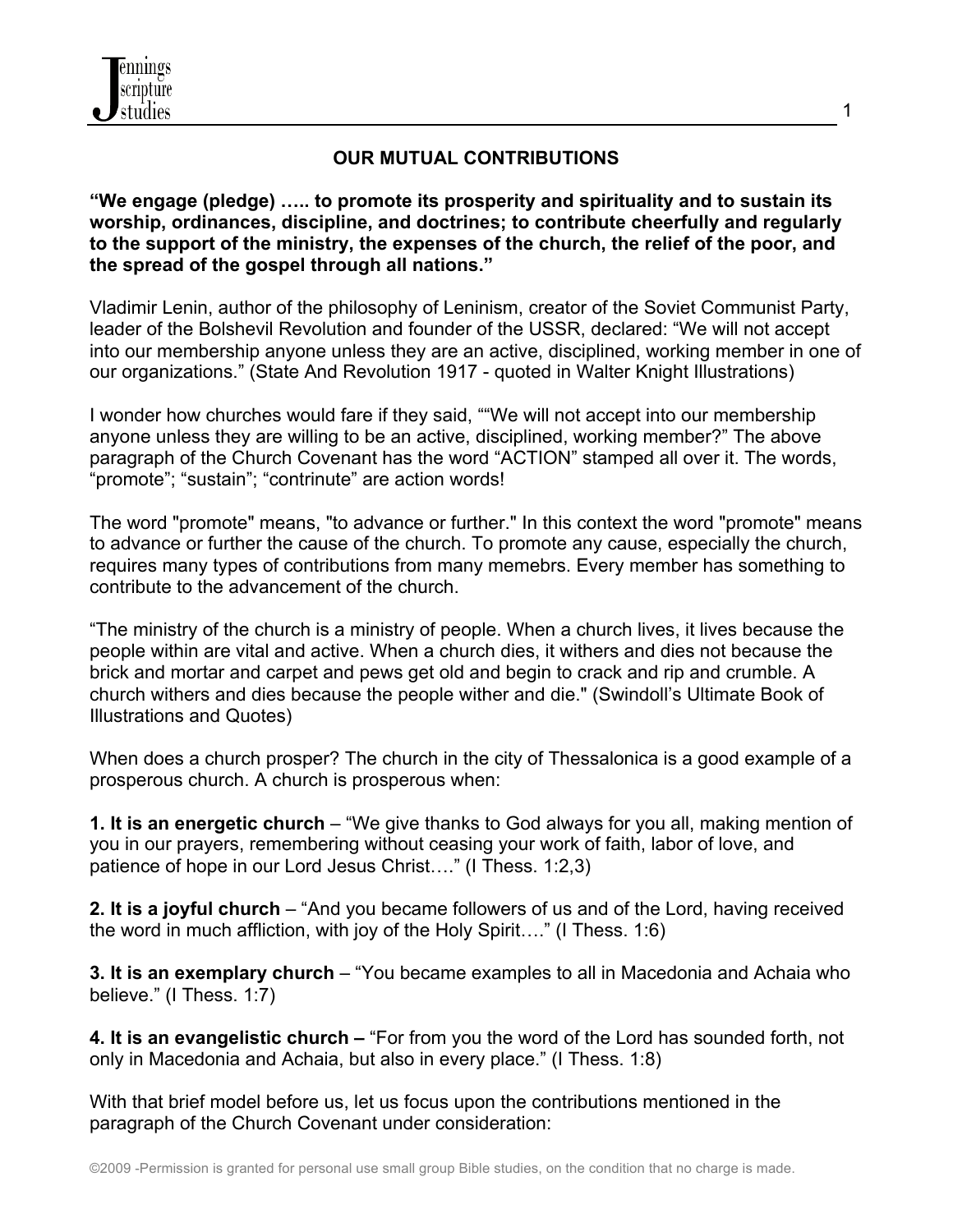# **I. WE PLEDGE TO PROMOTE THE CHURCH**

*"We engage (pledge) ….. to promote its prosperity and spirituality…."*

### **A. To Promote its Prosperity.**

The reference here is to the general welfare of the church, its purpose, policies, programs. It means to have concern for the church's progress and be involved in its perpetuation.

# **B. To Promote its Spirituality.**

Prosperity and spirituality, in the context in which the terms are used in the Covenant, mean two entirely different things. Material prosperity does not always mean that the church is spiritually prosperous. To the financially prosperous church in the city of Laodicea He said, "I know your works, that you are neither cold nor hot. I could wish you were cold or hot. So then, because you are lukewarm, and neither cold nor hot, I will vomit you out of My mouth. Because you say, 'I am rich, have become wealthy, and have need of nothing' - and do not know that you are wretched, miserable, poor, blind, and naked." (Rev. 3:14-17)

What is spirituality? Spirituality is that which relates to or affects the spirit or soul as opposed to material or physical. It is the quality of being eternity focused rather than earthly focused. In Philippians 3:19 Paul refers to those "who mind earthly things." That is, they are entirely focused upon things of this life with little or no regard for things in life hereafter.

Colossians chapter 3 states it as follows: "If then you were raised with Christ, seek those things which are above, where Christ is, sitting at the right hand of God. Set your mind on things above, not on things on the earth." (vs.1-2)

The spiritual person is one who is prepared to recognize and properly appreciate spiritual realities. Spiritual progress is measured by purity, unity, harmony and maturity among other spiritual characteristics. The individual church member who subscribes to the Church Covenant is pledging to promote the spiritual health of the church.

### **II. WE PLEDGE TO SUSTAIN THE CHURCH**

*"We engage (pledge) ….. to sustain its worship, ordinances, discipline, and doctrines…."*

To "sustain" means: "To give support to; to provide for the support of; to maintain or cause to continue; to keep up; to support the weight of; to hold up; to keep from sinking or giving away." (Webster's Dictionary)

# **A. To Sustain The Church's Worship.**

Worship is both a private and a public exercise. The Covenant is speaking of public worship. Repeatedly the Bible emphasizes corporate worship. For example, united worship is encouraged in the following Psalms:

**Psalm 111:1** – "Praise the LORD! I will praise the LORD with *my* whole heart, In the assembly of the upright and in the congregation."

©2009 -Permission is granted for personal use small group Bible studies, on the condition that no charge is made.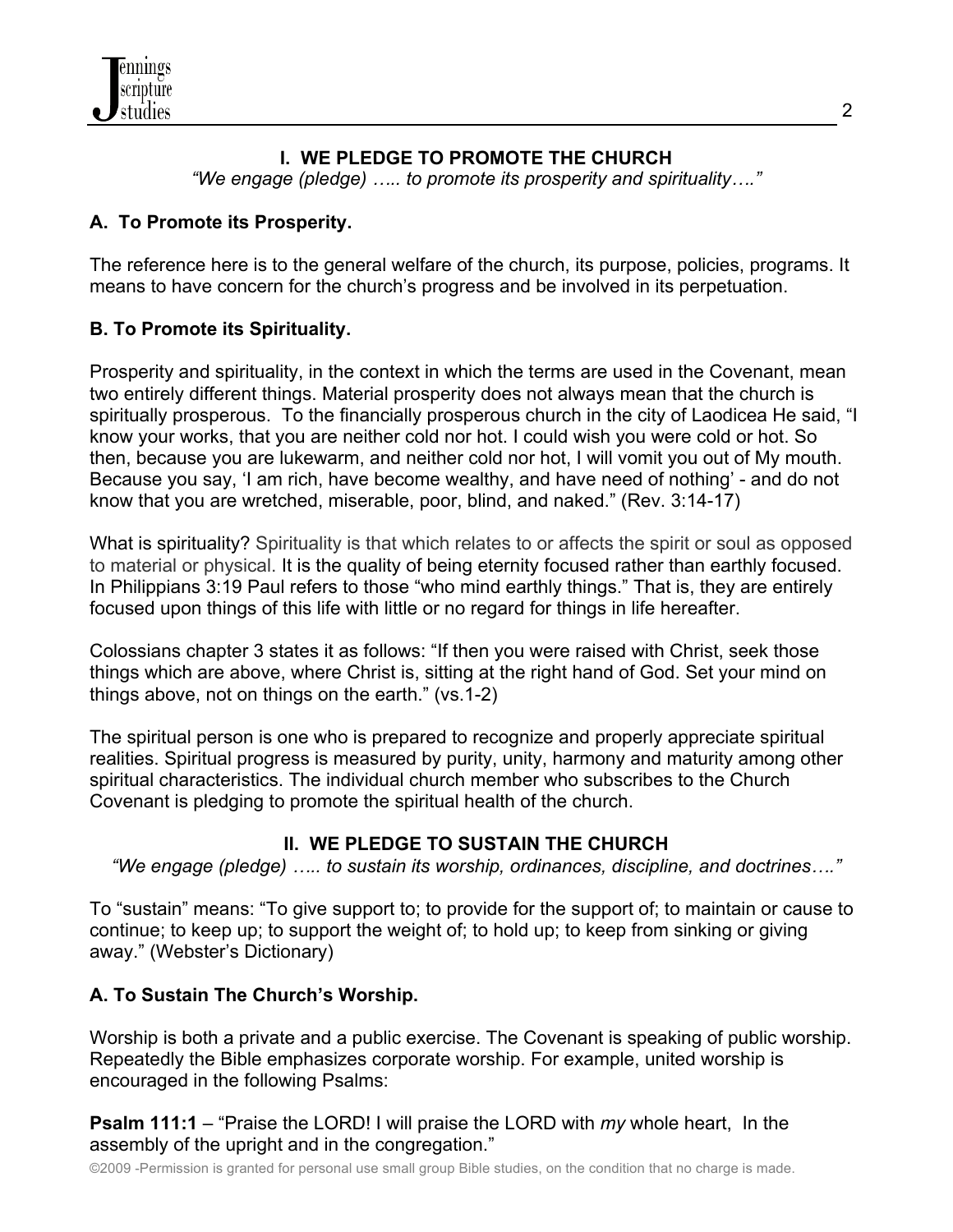

**Psalm 107:32** – "Let them exalt Him also in the assembly of the people, and praise Him in the company of the elders."

**Psalm 68:26 –** "Bless God in the congregations."

**Psalm 26:12** – "In the congregations I will bless the LORD."

**Psalm 22:22** – "I will declare Your name to My brethren; In the midst of the assembly I will praise You."

How do we sustain the worship servics of the church?

- 1. Be present in the worship services.
- 2. Participate in the worship services by singing, reverently listening, meditating, giving.
- 3. Pray for the worship services.
- 4. Invite others to attend the worship services of the church with you.

Some have said, "I don't get anything our of church services." Perhaps it's because they do not put anything into it! True faith never returns home with an empty bucket.

### **B. To Sustain The Church's Ordinances.**

What are the ordinances?

1. Baptism.

How do I sustain the ordinance of Baptism?

- a. By insisting upon its scriptural mode which is immersion in water only after one experiences the new birth. (Acts 8:37)
- b. By urging persons who have been saved to follow the Lord in believer's baptism.
- c. By being present for baptismal services.

2. The Lord's Supper.

How do I sustain the ordinance of the Lord's Supper?

- a. By being present for the Lord's Supper observance.
- b. By preparation preceeding participation. "But let a man examine himself, and so let him eat of the bread and drink of the cup." (I Cor. 11:28)
- c. By reverently observing it. "This do in rememberance of me" said the Lord Jesus. (Luke 22:19)
- d. By living afterward in a manner worthy of the sacrifice of the Lord Jesus.

### **C. To Sustain The Church's Discipline.**

The Bible teaches by precept and example that discipline should be exercised. Among the passages is I Corinthians 5:1-7 and 11-13. Here is exhortation and example. One of the most neglected practices in the modern church is the avoidance of exercising discipline of erring members.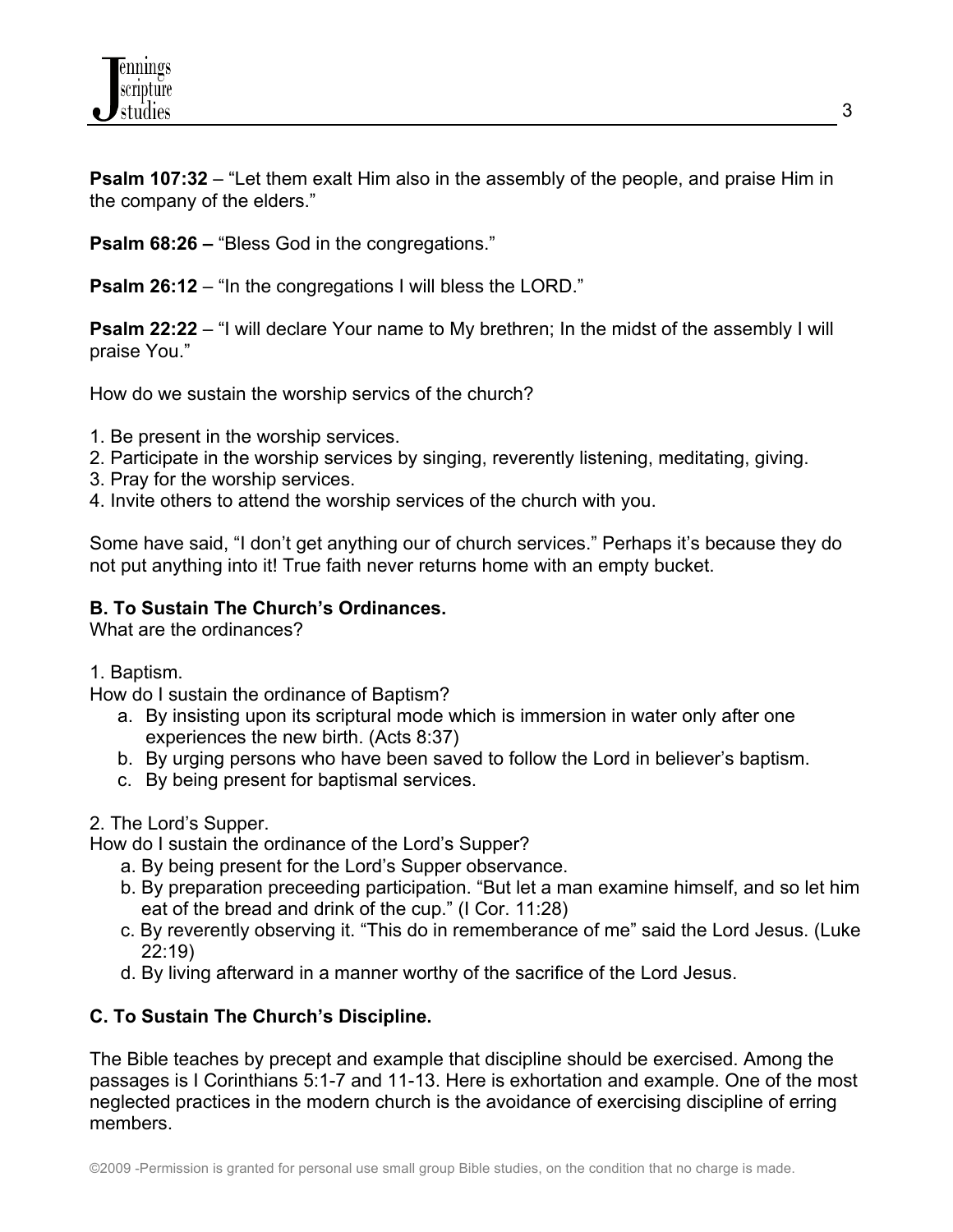The neglect of church discipline is in line with the general trend in society in general. The lack of adequate discipline in homes, schools, governments and churches can certainly be blamed as a major factor in the lawlessness and delinquency that we see on every hand in our land. Softness properly describes the average attitude regarding discipline. Too often personal feelings enter in the situation and discipline is avoided.

J. Oswald Sanders, writing in his book *Spiritual Leadership* says, "In any church or religious society there is the necessity to maintain godly and loving discipline if divine standards are to be maintained, especially in matters of soundness of faith, morals, and Christian conduct." He gives us five helpful guidelines regarding disciplinary action:

- 1. "Such action should be taken only after the most thorough and impartial inquiry.
- 2. It should be undertaken only when it would be for the overall good of the work and the individual.
- 3. It should always be in a spirit of genuine love, and conducted in the most considerate manner.
- 4. It should always be with the spiritual help and restoration of the offender in view.
- 5. It should be done only with much prayer."

G. Campbell Morgan writes in the Corinthian letters of Paul about the evident loss of discipline in the contemporary church which weakens the church's testimony. He says, "The history of the church shows that the church pure is the church powerful; and the church patronized and tolerant toward evil is the church puerile and paralyze. We must ever be careful that our discipline is in the spirit of Christ."

Matthew Henry, in commenting on 2 Corinthians 2, notes that the necessary actions of church discipline "are a grief to tender - spirited ministers, and are administered with regret." Yet, he says, "Even in reproofs, admonitions, and acts of discipline, faithful ministers show their love."

How can I help sustain the discipline of the church?

- 1. By living "soberly, righteously ungodly in this present world" (Titus 2:12) ) and encouraging my fellow believers to do the same.
- 2. By rebuking them in love when they sin. "Exhort one another daily, while it is called "Today," lest any of you be hardened through the deceitfulness of sin." (Hebrews 3:13) Also, Jesus' instructions regarding dealing with an offending member – Matt. 18:15-20.
- 3. By standing firmly behind my church and pastor when disciplinary action is taken.

# **D. To Sustain The Church's Doctrines.**

Doctrine is important; doctrine means teaching. The teachings of the church should be based entirely upon the written Word of God. To Timothy, the apostle Paul wrote:

- "Till I come giving heed to doctrine." (I Timothy 4:13)
- "Take heed unto thyself and unto the doctrine." (I Timothy 4:16)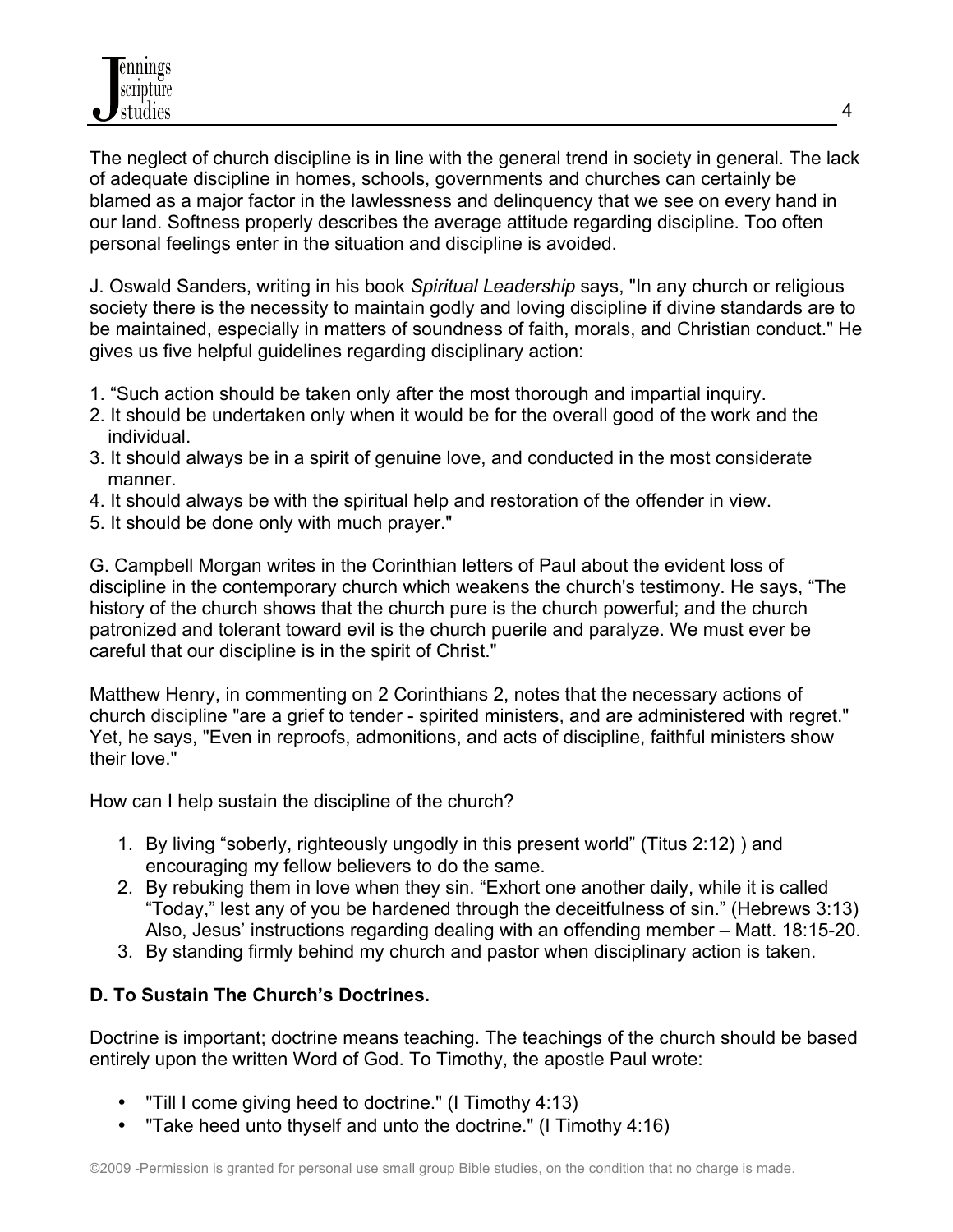How do I sustain the doctrines of the church?

- 1. Learn them know them in your head.
- 2. Believe them stow them in your heart.
- 3. Practice them show them in your life.

Follow the example of the first church in Jerusalem as recorded in Acts 2:42 "They continued steadfastly in the apostles' doctrine and fellowship, in the breaking of bread, and in prayers."

# **III. WE PLEDGE TO CONTRIBUTE TO THE CHURCH**

*"We engage (pledge)* **……** *to contribute cheerfully and regularly to the support of the ministry, the expenses of the church, the relief of the poor, and the spread of the gospel through all nations."*

**A. What Members Pledge To Do** - *"We engage (pledge)* **……** *to contribute cheerfully and regularly….."*

Those who are half-heartedly committed to the church usually feel squemish when the subject of giving financially to the church is mentioned, as if contributing money to the ministry of the church is an idea that was originated by the church hirearchy. However, this is God's idea. Many members are ignorant of what the Bible teaches about our responsibility to use our resources for God's work in the world.

First and foremost, God wants us to give because it shows that we recognize he is truly the Lord of our lives. "Every good gift and every perfect gift is from above, and comes down from the Father of lights, with whom there is no variation or shadow of turning." (James 1:17)

Everything we own, everything we have comes from God. So when we give, we simply offer him a very small portion of all the abundance he has already given to us. Giving is an expression of our thankfulness and praise to God! It comes from a heart of worship. For everything we give already belongs to him!

1. Believers should give according to their income.

"Upon the first day of the week let every one of you lay by him in store, as God hath prospered him." (1 Corinthians 16:2)

Note that the offering was set aside on the first day of the week. When we are willing to offer the first portion of our wealth back to him, then God knows he has our hearts. He knows and we also know, that we are submitted completely in trust and obedience to our Lord and Savior.

2. We are blessed when we give.

"Remember the words of the Lord Jesus, that He said, 'It is more blessed to give than to receive.'" (Acts 20:35)

God wants us to give because he knows how blessed we will be as we give generously to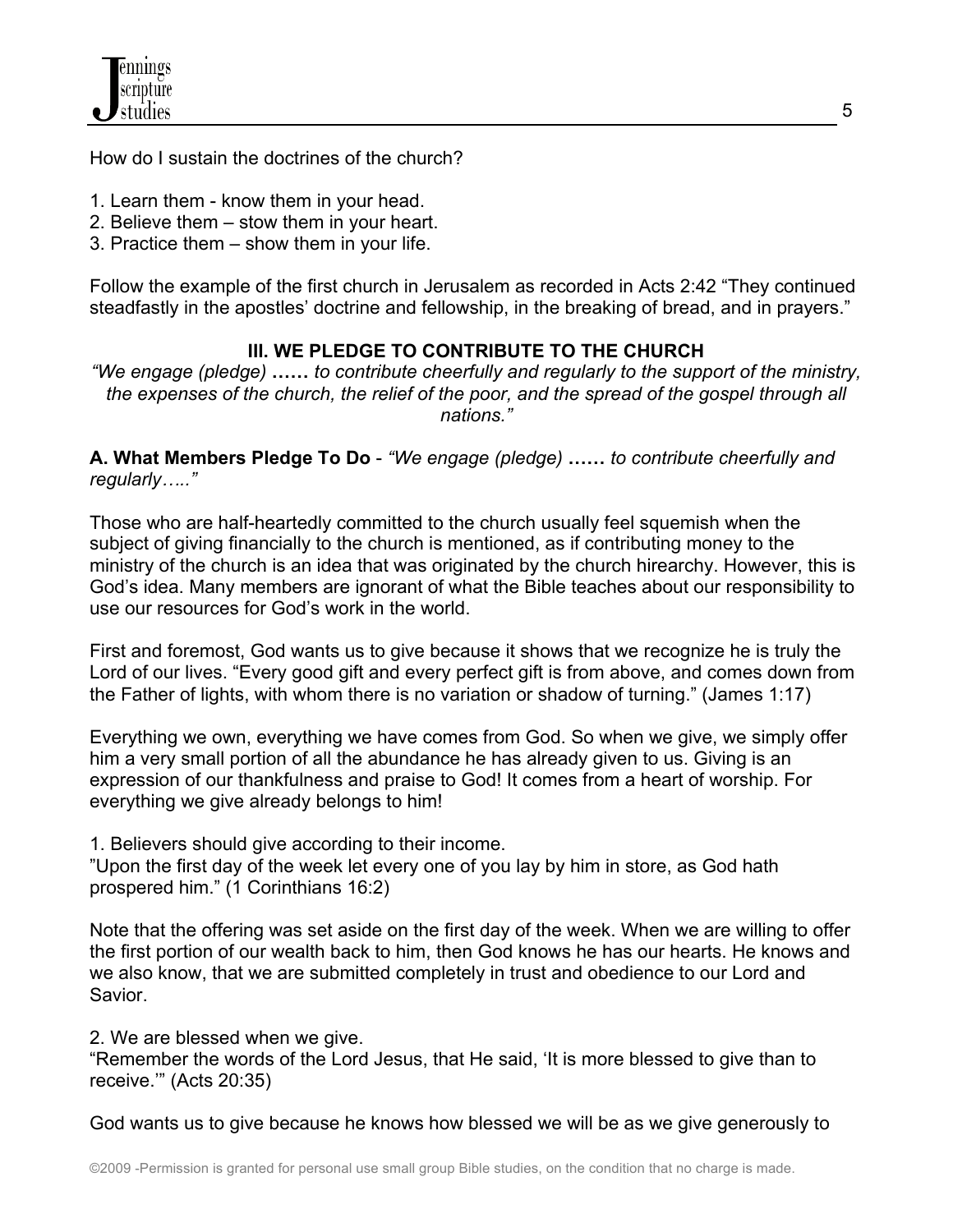

him and to others. Giving is a divine principle - it brings more blessing to the giver than to the recipient.

3. When we give freely to God, we receive freely from God.

"Give, and it will be given to you: good measure, pressed down, shaken together, and running over will be put into your bosom. For with the same measure that you use, it will be measured back to you." (Luke 6:38)

4. Believers should give cheerfully.

"Each man should give what he has decided in his heart to give, not reluctantly or under compulsion, for God loves a cheerful giver." (2 Corinthians 9:7)

**B. What Members Pledge To Support –** "*to the support of the ministry, the expenses of the church, the relief of the poor, and the spread of the gospel through all nations."*

1. *"the support of the ministry….."*

What does the Bible say about the support of the Ministry? The reference here is to the support of those who are ministering to the flock. The pastor should be paid by the flock. (I Cor. 9:7-14)

#### 2. "*the expenses of the church…."*

To often it is "our" church when there are no bills to pay and everything is running smoothly and "their" church when things go wrong and bills pile up. A church that is growing will have expenses as will a growing family. Such expenses become the responsibility of all who are members of the church. There are two ways of meeting the expenses of the church:

a. By man's way - bake sales, pie suppers, car washes, carnivals, bingo, etc.

b. By God's way – I Cor. 16:2 "Upon the first day of the week let every one of you lay by him in store, as God has prospered him…." There are three principles set forth in this short sentence:

- A definite period –"Upon the first day of the week"
- A definite person "every one of you"
- A definite proportion "as God has prospered"

### 3. "*the relief of the poor…."*

Most churches, that I am acquainted with, have a Benevolent Ministry. It has been the practice in churches that I have been privileged to pastor, to have a Benevolent Offering each time the Lord's Supper is celebrated and then the Deacons or Elders distribute the funds to those who are in need. Some churches have a "Clothing Closet" and/or a "Food Cupboard" to assist those in need.

#### 4. "*and the spread of the gospel through all nations."*

How can I contribute to the spreading of the gospel?

- a. By financially supporting the missionary ministry of the church;
- b. By praying for the missionaries that the church supports;
- c. By corresponding with the individual missionaries;
- d. By going as a missionary!

©2009 -Permission is granted for personal use small group Bible studies, on the condition that no charge is made.